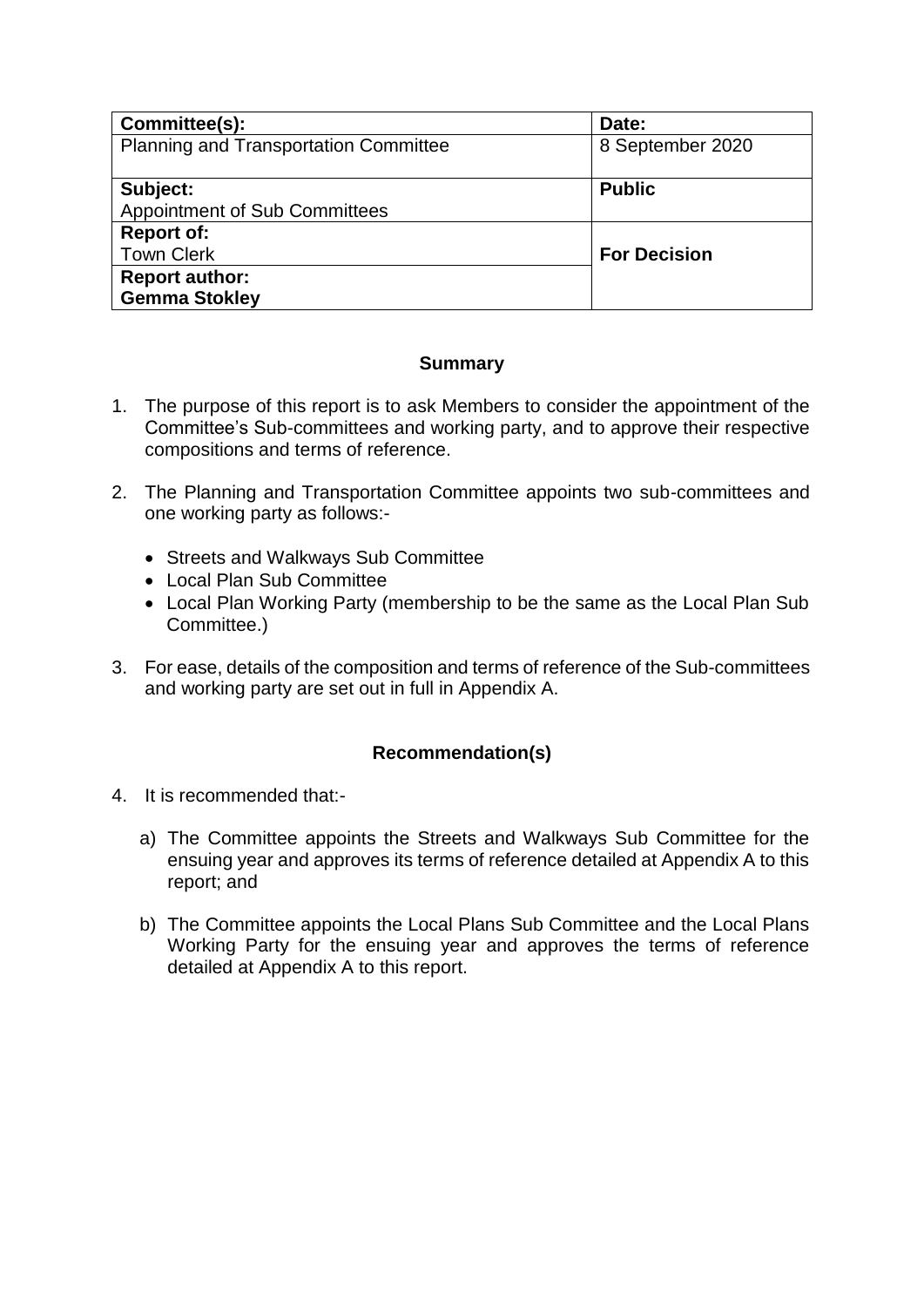## **Main Report**

#### **Background**

- 5. This report considers the appointment, terms of reference and composition of the Planning and Transportation Committee's sub-committees and working party.
- 6. Each of the Committee's proposed sub-committees and working party are considered in turn below. Details of their terms of reference and proposed composition are set out in Appendix A of this report.

#### **Streets and Walkways Sub-Committee**

- 7. The Sub Committee was originally formed in 2004 and has acted fairly independently of the Grand Committee since then. The Terms of Reference have always included responsibility for such things as traffic engineering and management, street scene enhancements, the Riverside Walkway, and road safety matters.
- 8. It should be noted that the Sub Committee continues to have power to act in those matters, in order to avoid potentially delaying projects by requiring the Grand Committee's approval as well, when they often involve tight timescales in terms of completion or use external funding.
- 9. Expressions of interest are sought from **seven Members of the Planning and Transportation Committee** who wish to serve on this Sub Committee.
- 10. The Sub Committee meets every 5-6 weeks on and has met seven times since it was last appointed in April 2019.

#### Chairman and Deputy Chairman of the Sub Committee

- 11. The Sub Committee elects its own Chairman and Deputy Chairman at its first meeting following the first meeting of the new Grand Committee which in this case will be on 14 September 2020.
- 12. The Committee is therefore requested to agree the membership and the Terms of Reference of the Streets and Walkways Sub Committee for the ensuing year, (at Appendix A), with power to act.

## **Local Plan Sub-Committee**

13. The Committee first appointed a Sub Committee in October 2004 with the specific task of considering the Local Development Framework (LDF), which replaced the Unitary Development Plan as the spatial planning strategy for the City. It was later agreed that this Sub Committee would also be suitable for considering details of the traffic-related Local Implementation Plan (LIP) as well.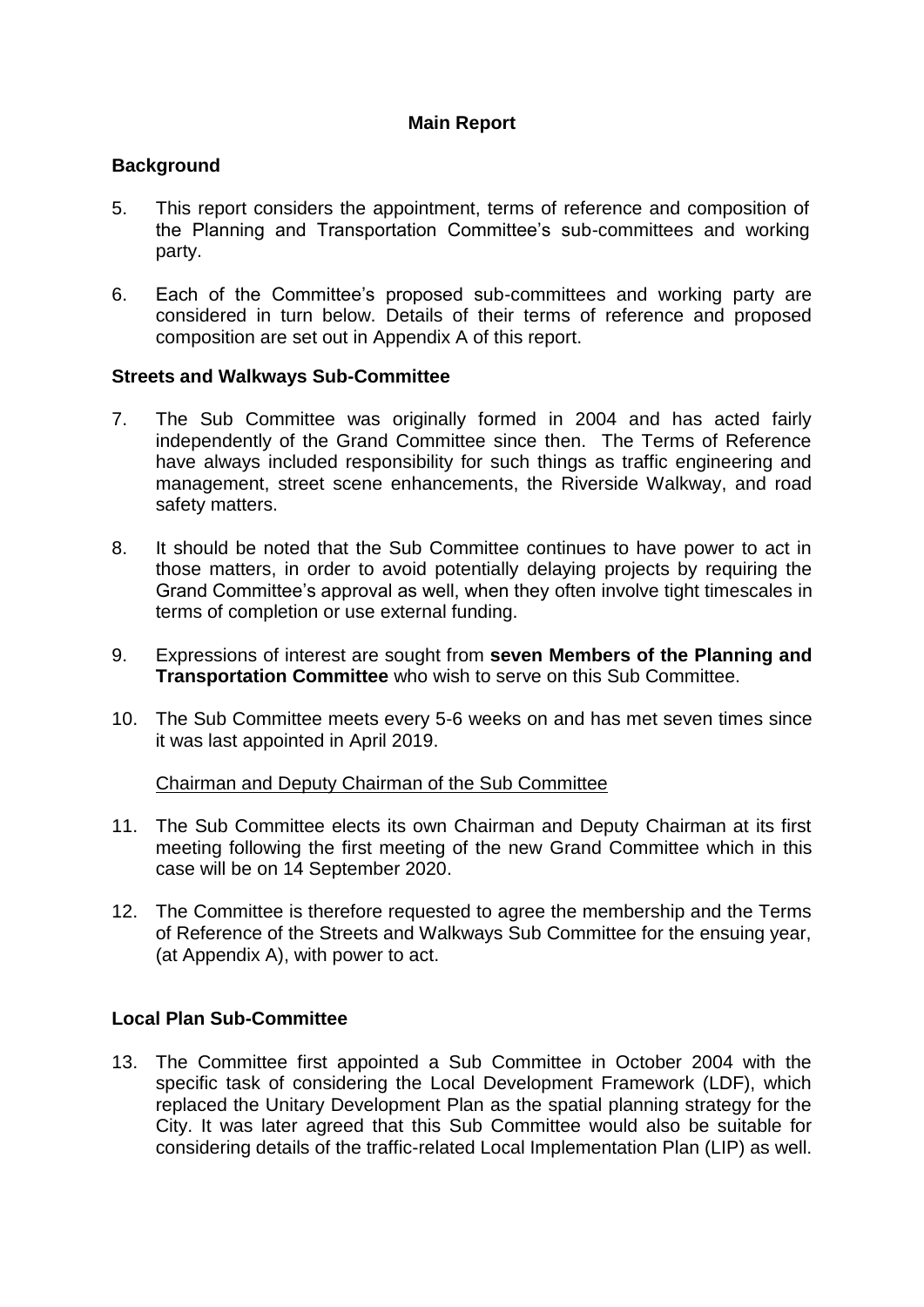Its Terms of Reference are simply to consider those types of documents in detail and make recommendations to the Grand Committee.

- 14. Expressions of interest are sought from **five Members of the Committee** who wish to serve on this Sub Committee.
- 15. The Committee also agreed in September 2005 to appoint a Working Party to consider the LDF in more detail, when necessary. Those meetings usually take place in tandem with those of the existing Sub Committee, and they share the same membership, except the Working Party also includes two officers: the Town Clerk or his representative and the Director of the Built Environment or his representative.
- 16. This Sub Committee and Working Party meet when necessary to progress the Local Plan or LIP. The Sub Committee has met twice since it was last appointed in April 2019. Membership of the Sub Committee presents the opportunity to be involved in the early stages of deciding the many policies upon which the City's entire planning strategy is based.
- 17. The Committee is requested to agree for the ensuing year the membership of the Sub Committee that considers the City's Local Plan and Local Implementation Plan, which will be the same for the Working Party.

#### **Appendices**

Appendix A – composition and terms of reference of the Planning and Transportation Committee's sub-committees and working party.

#### **Background Papers:**

Appointment of Sub Committees, Working Parties and Representatives on Other Committees – Report 2 May 2014

**Contact:** Gemma Stokley Telephone: 020 7332 3414 Email: [gemma,stokley@cityoflondon.gov.uk](mailto:angela.roach@cityoflondon.gov.uk)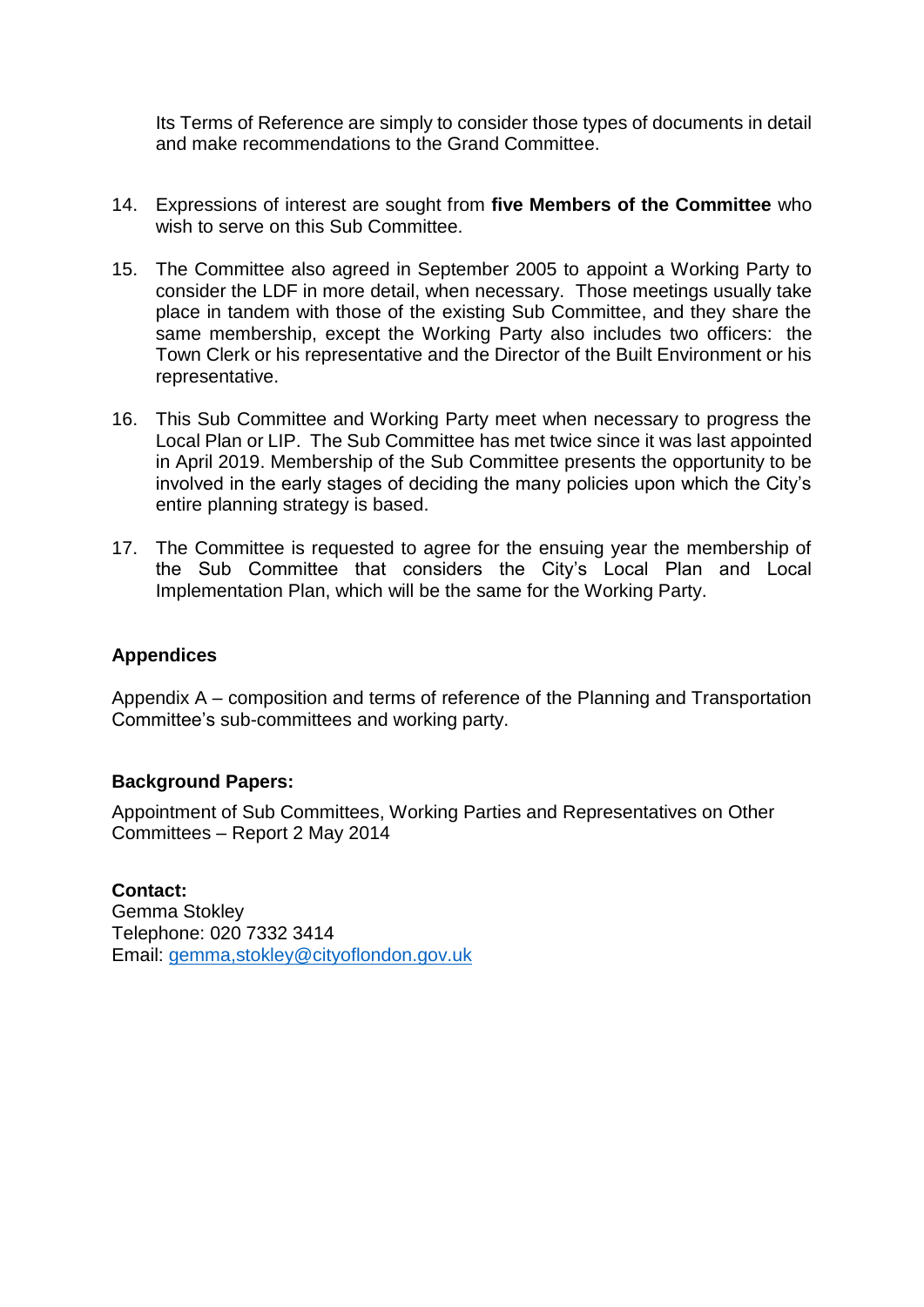## (A) **Streets and Walkways Sub-Committee**

#### **Composition**

- 1. The Streets and Walkways Sub Committee comprises
	- a) The Chairman and Deputy Chairman of the Grand Committee along with seven other Members;
	- b) Together with four *ex-officio* Members representing the Finance, Police and Open Spaces, City Gardens and West Ham Park and Port Health and Environmental Services Committees.
- 2. The 2019/20 Membership comprised the following Members –

| Alistair Moss (Chair, Grand Committee)                      |
|-------------------------------------------------------------|
| Sheriff Christopher Hayward (Deputy Chairman, Grand         |
| Committee)                                                  |
| <b>Randall Anderson</b>                                     |
| <b>Peter Bennett</b>                                        |
| Deputy Keith Bottomley                                      |
| Deputy Jamie Ingham Clark                                   |
| Shravan Joshi                                               |
| <b>Graham Packham</b>                                       |
| <b>Oliver Sells QC</b>                                      |
| Paul Martinelli (ex-officio, Finance Committee)             |
| Alderman Alison Gowman (ex-officio, Police Authority Board) |
| Barbara Newman (ex-officio, Open Spaces Committee)          |
| Christopher Hill (ex-officio, Port Health and Environmental |
| Services Committee)                                         |

## **Terms of Reference**

- 3. The Sub Committee is responsible for:-
- (a) traffic engineering and management, maintenance of the City's streets, and the agreement of schemes affecting the City's Highways and Walkways (such as street scene enhancement, traffic schemes, pedestrian facilities, special events on the public highway and authorising Traffic Orders) in accordance with the policies and strategies of the Grand Committee;
- (b) all general matters relating to road safety;
- (c) the provision, maintenance and repair of bridges, subways and footbridges, other than the five City river bridges;
- (d) public lighting, including street lighting;
- (e) day-to-day administration of the Grand Committee's car parks